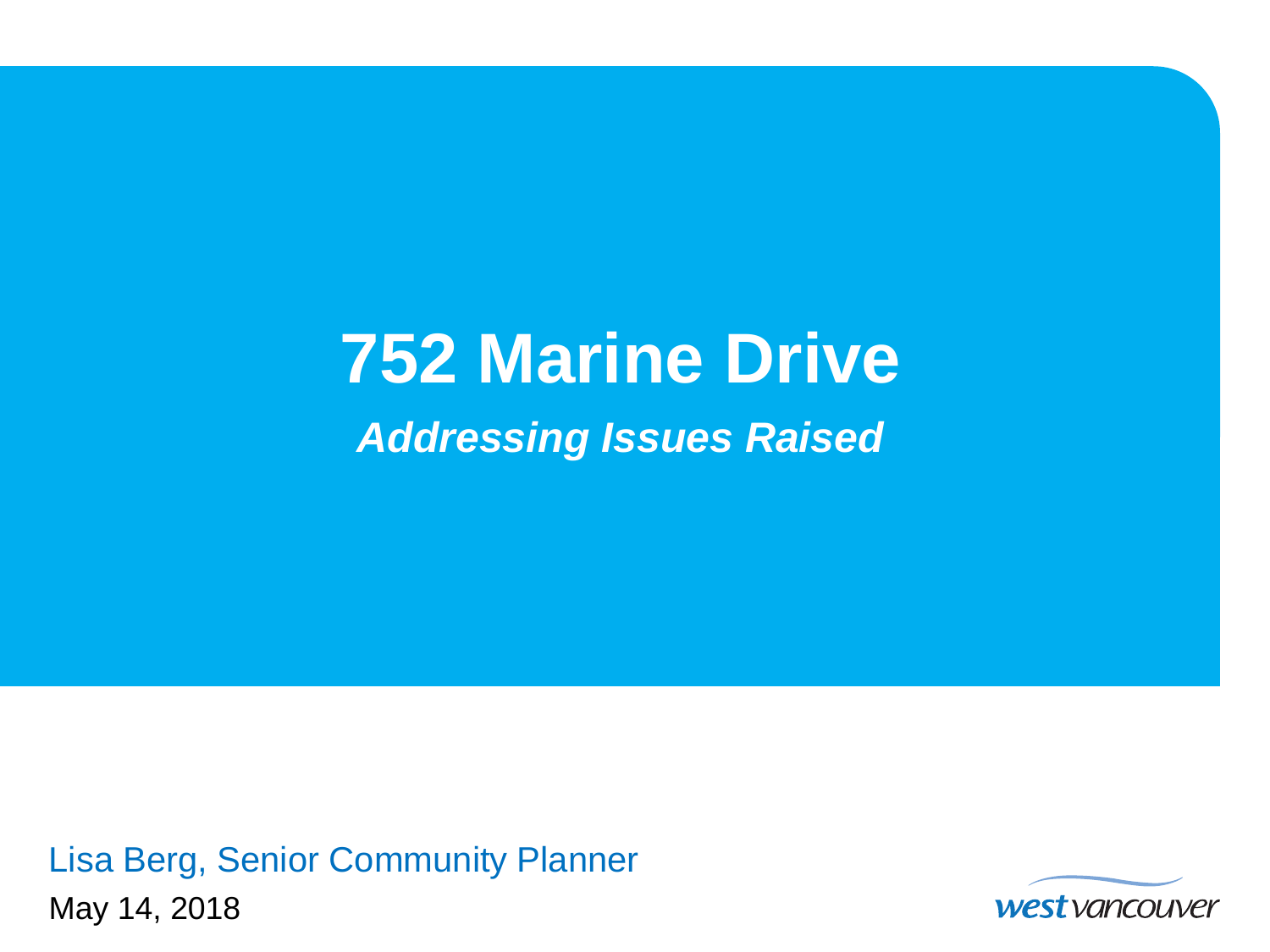## **ISSUES RAISED**

- Rental housing mix
- Comparing costs of different housing tenures
- Parking revisions
- Traffic

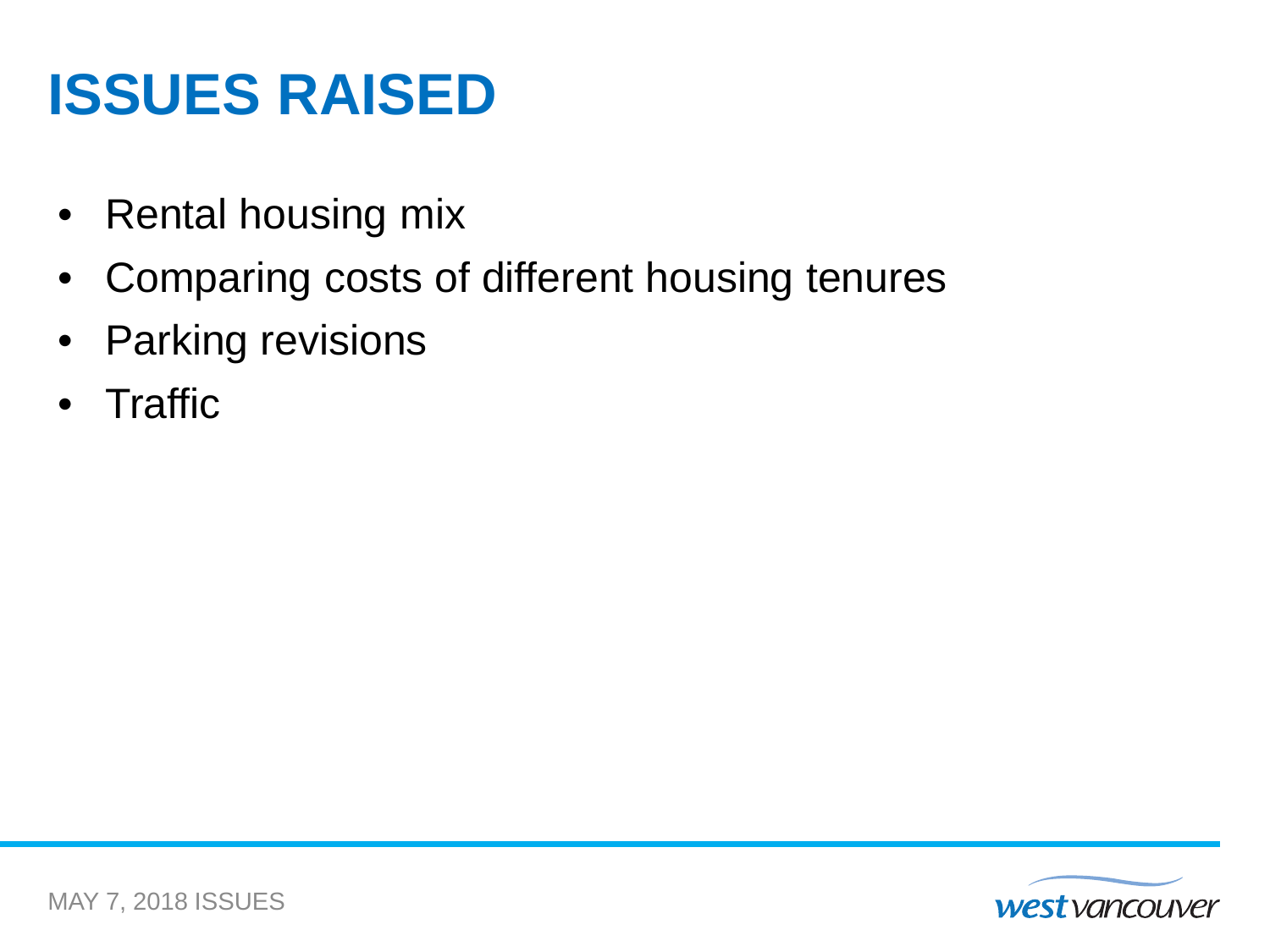## **Rental Housing**

#### Recommended Housing Summary Chart:

| <b>UNITS</b>                | <b>TERM</b>                       |  |
|-----------------------------|-----------------------------------|--|
| 49 rental                   | In perpetuity                     |  |
| 11 supportive               | Owned by the District             |  |
| 51 rental                   | 20 years                          |  |
| 111 rental/supportive units | <b>Total Secured Rental Units</b> |  |
| 92 rental                   | Rental units held by the owner    |  |
| 203 rental                  | <b>TOTAL UNITS</b>                |  |

Up to 30 additional rental units offered, secured in perpetuity. **NOT RECOMMENDED**

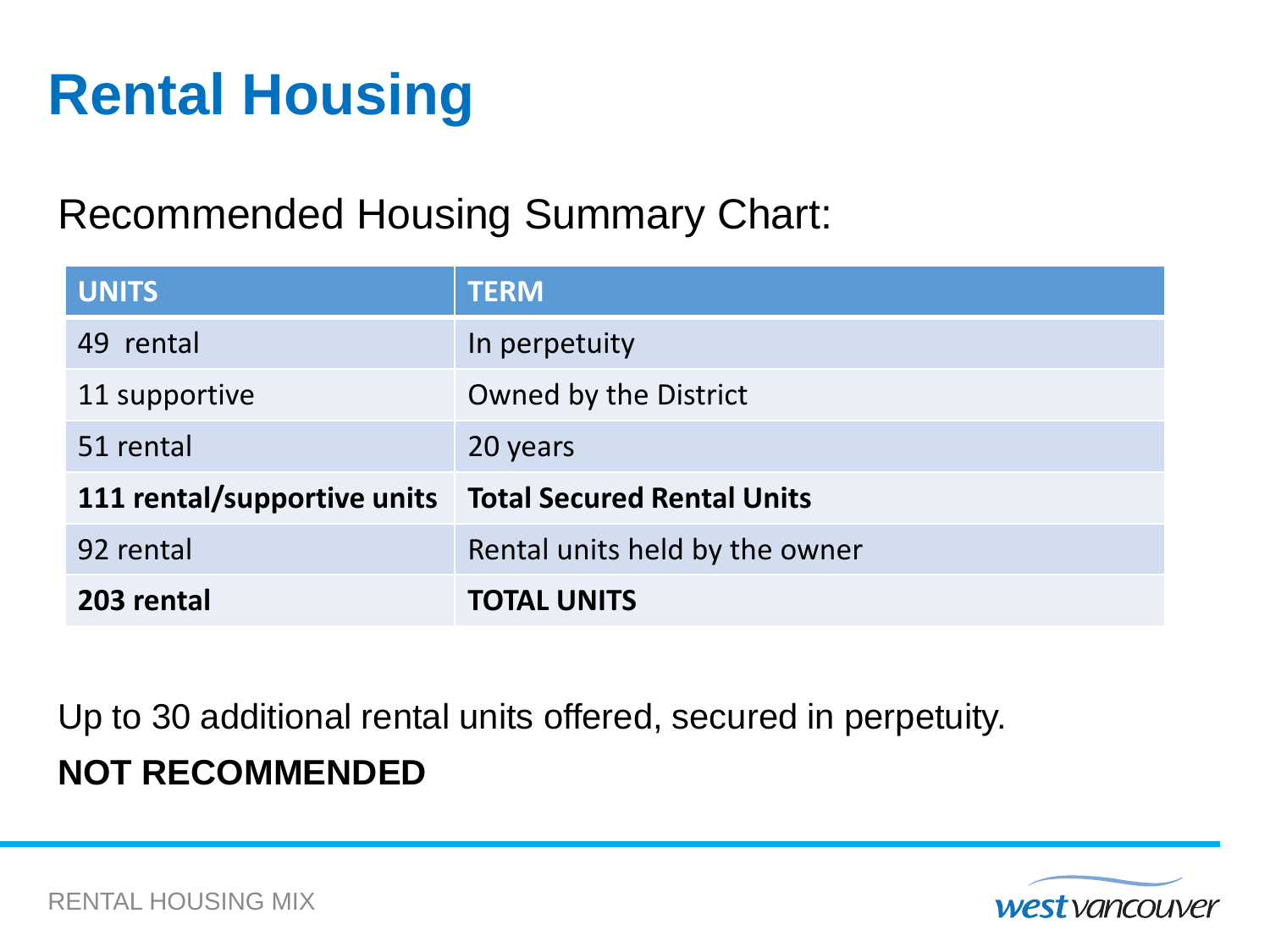# **HOUSING COSTS: COMPARISON**

| <b>UNIT TYPE</b> | <b>COST PER MONTH</b> | <b>ASSUMPTIONS</b>                                                                                                                                |
|------------------|-----------------------|---------------------------------------------------------------------------------------------------------------------------------------------------|
| Rental           | \$2,400               | \$3 per sq ft rental rate                                                                                                                         |
| <b>Strata</b>    | \$5,300               | $\bullet$ \$1,220,000 purchase price<br>• \$300,000 down payment<br>(3.74% interest rate)<br>• Includes monthly strata fees<br>and property taxes |

- **Rental housing is almost always more affordable than strata ownership**
- **Supportive housing is even more affordable**

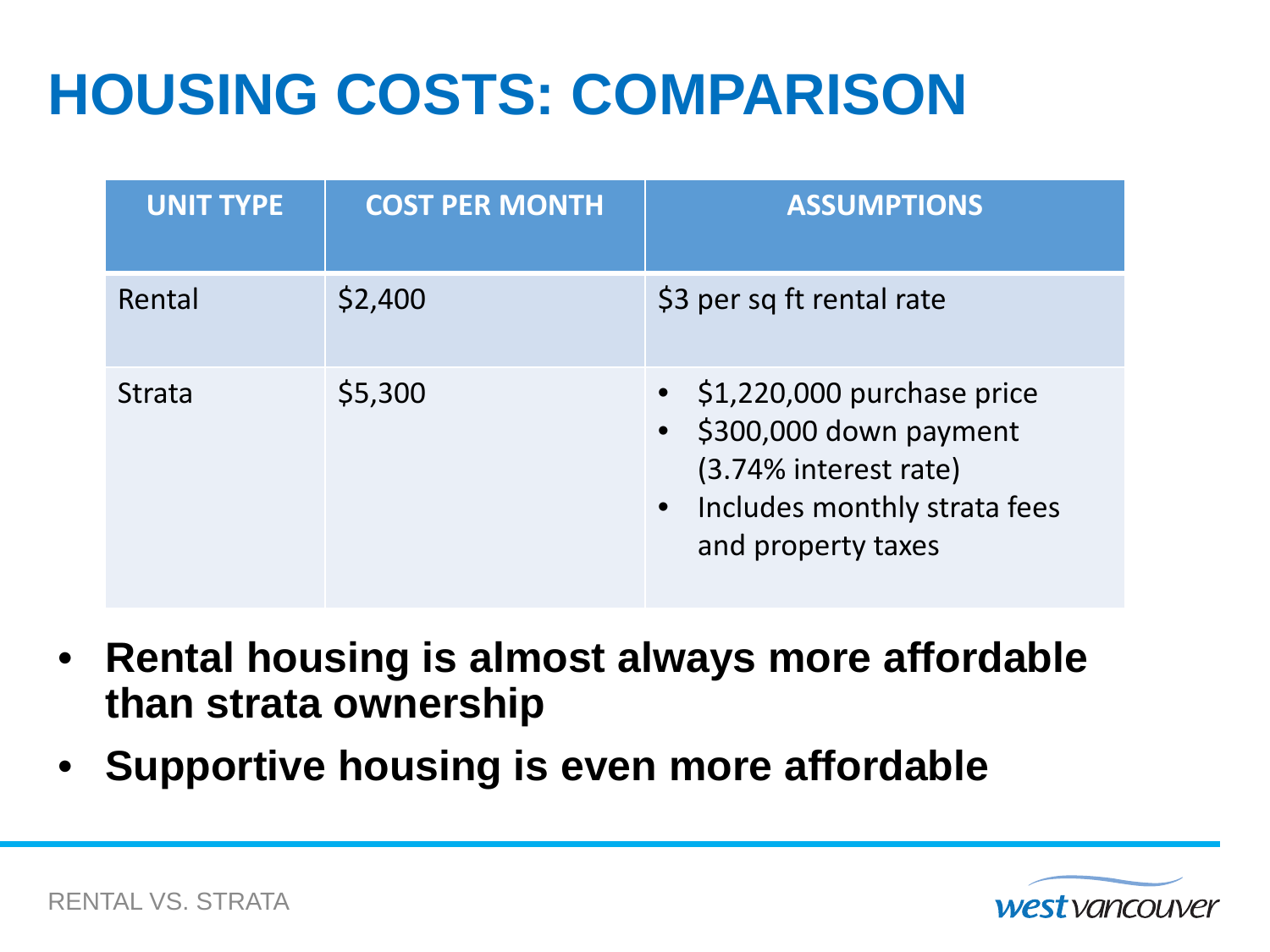# **PARKING**

#### Reduced from 253 to 232

Spaces:

- 179 residential
	- 3 daycare
	- 5 supportive units
	- 171 residential

33 commercial 20 visitor

- 9 carshare
- 11 unreserved visitor

*Image: WV Memorial Library (Park Royal North, Fall 1950)*

### **Consistent with:**

- similar developments along the Frequent Transit Network;
- post-occupancy demand studies in the Frequent Transit Network; and
- the Marine Drive Local Area Plan (LAP).
- **Reduces the parking ratio to 0.88 spaces/unit**

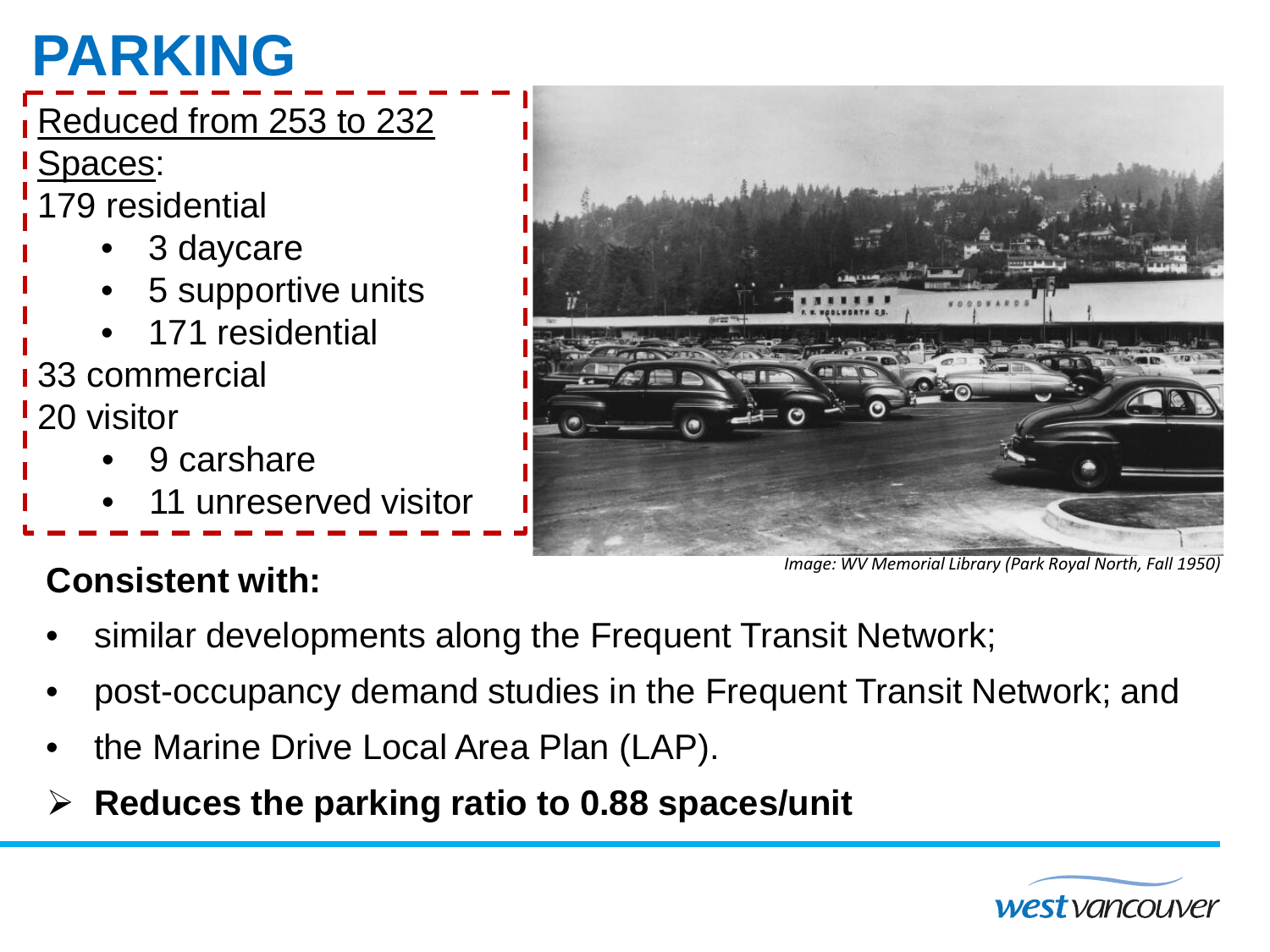## **TRAFFIC**



• The proposal will generate **less traffic** at the site compared with what could be built under existing commercial zoning.